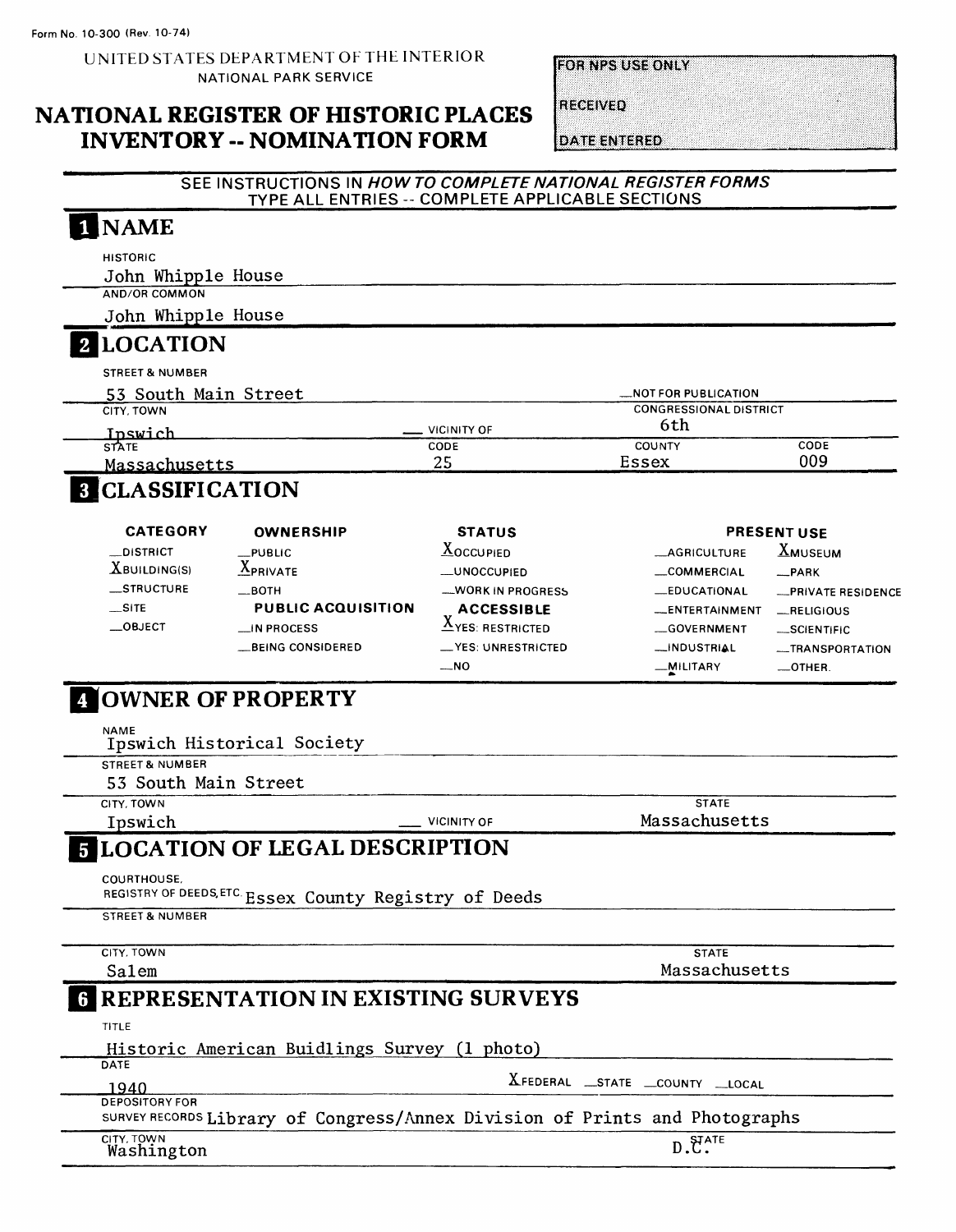# **Z** DESCRIPTION

|                                                                     | <b>CONDITION</b>                              | <b>CHECK ONE</b>          | <b>CHECK ONE</b>                          |
|---------------------------------------------------------------------|-----------------------------------------------|---------------------------|-------------------------------------------|
| $\overline{N}$ EXCELLENT<br>$\triangle$ GOOD<br>$-FA$ <sub>IR</sub> | _DETERIORATED<br>RUNS<br>$_{\perp}$ UNEXPOSED | _UNALTERED<br>$1$ ALTERED | __ORIGINAL SITE<br>$\Delta$ MOVED<br>DATE |

DESCRIBETHE PRESENT AND ORIGINAL (IF KNOWN) PHYSICAL APPEARANCE

The original portion of the house, now the west half, was constructed as a typical one-room, two-story structure with entrance door, hugh end chimney and a stairway to a large sleeping chamber on the upper floor. This room may have originally been divided by a partition to form two sleeping chambers. This first building was the Whipple House during the lifetime of the first John Whipple who was living there by 1642.

In 1670, Captain John Whipple, Jr., made a large addition to the east, more than doubling the size of the original house. This enlargement gives the exterior the familiar central chimney appearance, here flanked by two gabled peaks which form dormers in the attic story. These gables are as symetrically placed, as are the casement windows and entrance door. In adding the new section, two hewn or false overhangs were introduced, one for each story at the eastern end of the new addition. These overhang beams are chamfered and carved with lambs tongues in the same manner as the interior beams, and have small decorative brackets.

The house took its final form when the next owner added a lean-to of considerable size across the rear of the house, sometime after 1700.

The original restoration took place in 1892 when the Ipswich Historical Society purchased the house. At the time modern ceilings were removed and casement windows installed. A fine eighteenth century corner cupboard was left in place and the fireplace wall was paneled in a style similar to the cupboard. During the 1950's this paneling was removed and replace with some patterned after a fragment found under the door. During this period the first casement windows with wooden calmes were replaced with leaded calmes. Necessary structural work was also undertaken at this time under the direction of William C. Perry, who also restored the pair of gables in the front roof. A full photographic record of the structural evidence for the restoraton and of the structural stabilization is in the possession of the Ipswich Historical Society.

When the house was enlarged it was constructed as a separate unit with new corner posts and end beams. The rooms of this addition were unusually fine, containing triple light windows, beautifully molded framing timbers and the rare use of summer beams crossed at right angles. The fireplace wall paneling is original but in the upper chamber it is a replacement.

The house was moved from its original position in 1927 from the other side of the river, a distance of approximately one block. The grounds of the house cover several acres to the west of the town's South Green. In 1968 an ell from the original 17th century Bradstreet House on Rowley Street was moved onto the lawn south of the Whipple House and is used as a garden center for a collection of twelve varieties of gallica or damask roses. A small herb garden in the frontdooryard of the Whipple House itself, planted with materials documented in cronicles, diaries and inventories is maintained by the Ipswich Garden Club.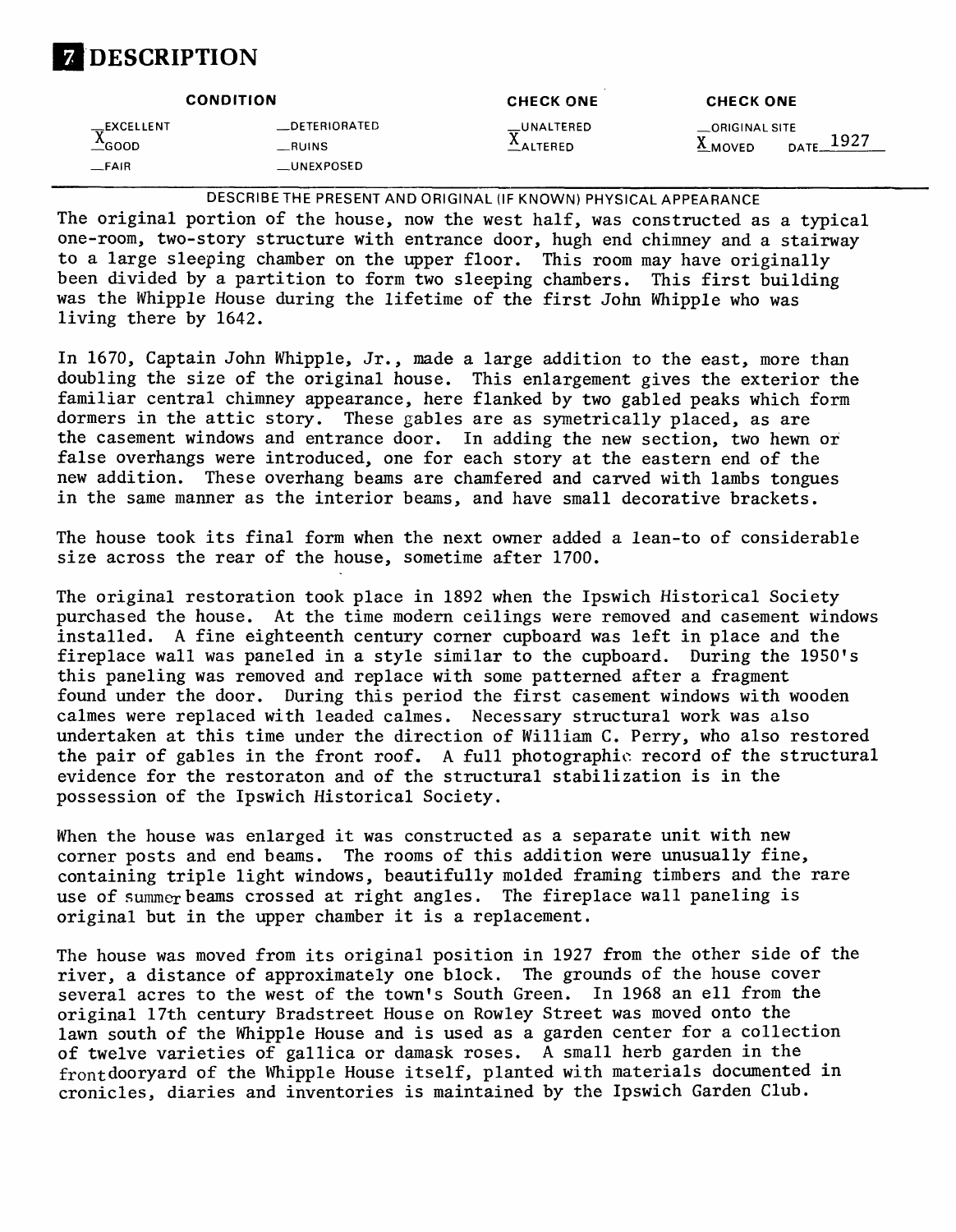

| PERIOD                |                         | AREAS OF SIGNIFICANCE -- CHECK AND JUSTIFY BELOW |                                |                     |
|-----------------------|-------------------------|--------------------------------------------------|--------------------------------|---------------------|
| $-$ PREHISTOPIC       | _ARCHEOLOGY-PREHISTORIC | COMMUNITY PLANNING                               | <b>LLANDSCAPE ARCHITECTURE</b> | RELIGION            |
| $-1400-1499$          | _ARCHEOLOGY-HISTORIC    | CONSERVATION                                     | $\overline{\phantom{a}}$ LAW   | $-SCIENCE$          |
| $-1500 - 1599$        | AGRICULTURE             | ECONOMICS                                        | __LITERATURE                   | __SCULPTURE         |
| $X_{1600 \cdot 1699}$ | $\Delta$ ARCHITECTURE   | —EDUCATION                                       | $-MILITARY$                    | SOCIAL/HUMANITARIAN |
| $-1700-1799$          | $-ART$                  | <b>ENGINEERING</b>                               | _MUSIC                         | $_{-}$ THEATER      |
|                       | $\equiv$ COMMERCE       | <b>EXPLORATION/SETTLEMENT</b>                    | <b>ELPHILOSOPHY</b>            | __TRANSPORTATION    |
| $-1900-$              | COMMUNICATIONS          | INDUSTRY                                         | POLITICS/GOVERNMENT            | _OTHER (SPECIFY)    |
|                       |                         | $\Box$ INVENTION                                 |                                |                     |
|                       |                         |                                                  |                                |                     |

#### SPECIFIC DATES c1642, 1670 BUILDER/ARCHITECT

#### STATEMENT OF SIGNIFICANCE

One of the earliest New England houses, probably built around 1640, the Whipple House and its later additions reflect growth and prosperity through several generations.

The Whipple House is a remarkable example of the development of a 17th century dwelling over a span of many years. In its three distinct units are reflected the evolution of workmanship and architectural detail as the Whipple descendants grew away from their English origins. Although the original portion of the house may have been built as early as 1638, the date is conjectural. The earliest documented date for the house is 1650, when its earlier sale from one John Fawn to John Whipple is confirmed. Whatever the precise date of its construction, the house constitutes an exceptional record of New England settlement in the early Colonial period.

#### **HISTORY**

The John Whipple House was probably built around 1640. A document of 1650 confirms the earlier sale from John Fawn to John Whipple of the land where the house stands. Whipple had been in the house for a while by 1642, or at least on the land, for there is a record of his reimbursement by the town dated 1642 for a fence he built between his house and a neighbor's.

The first John Whipple was a leader in the settlement of Agawam, later Ipswich, as well as in the Massachusetts Colony. He served as deputy of the General Court in Boston, and held the office of selectman, deacon and later ruling elder of the church in Ipswich. The elder Whipple's son, also named John, continued the family's tradition of public service, serving as a representative to the Gerneral Court and as an officer in the bloody King Philip's War of 1675-76. It was this second John Whipple who added a second unit to the house in 1670, more than doubling its size. The third John Whipple added a lean-to at the back sometime after 1700 giving the house its present day form.

On the death of Captain John Whipple, son of the original builder, the Whipple House, with two and one half acres of land, kiln and outhouse was appraised at 300 pounds, indicating that even in the early period the house was considered an unusually valuable property.

The house was acquired by the Ipswich Historical Society in 1898. It was moved to its present location in 1927 from a site next to the railroad, where sparks from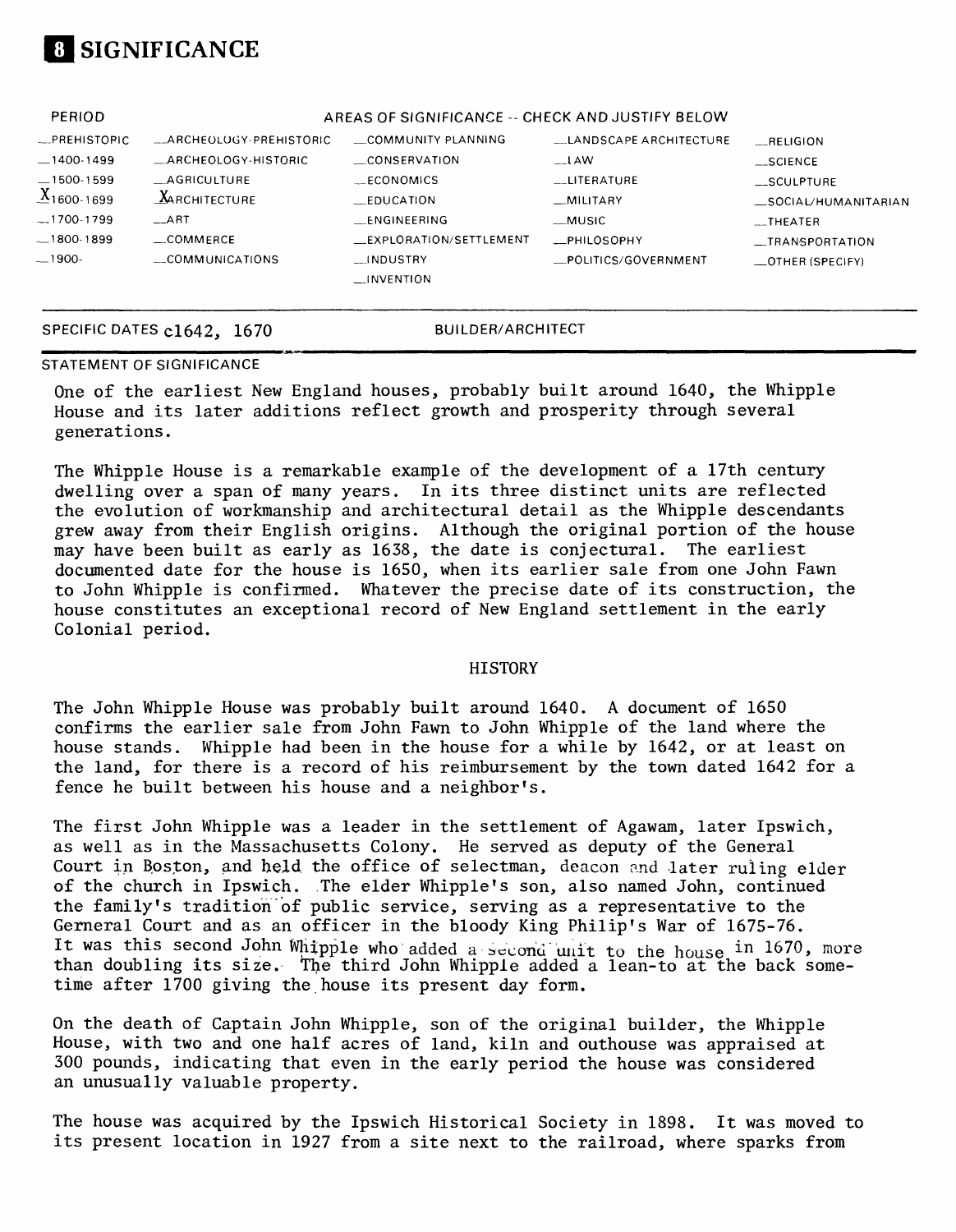## **MAJOR BIBLIOGRAPHICAL REFERENCES**

| Kimball, Fiske, Domestic Architecture of the American Colonies and of the Early |
|---------------------------------------------------------------------------------|
| Republic, New York, 1922.                                                       |
| Lathrop, Elise, Historic Houses of Early America, New York, 1926.               |
| Morrison, Hugh, Early American Architecture, New York, 1952.                    |
| Pierson, William H. Jr., American Buildings and Their Architects: The           |
| Colonial and Neo-Classical Period, Garden City, New York, 1970.                 |
|                                                                                 |
|                                                                                 |

# **3GEOGRAPHICAL DATA**

ACREAGE OF NOMINATED PROPERTY 2 UTM REFERENCES

| OI<br>14<br>61<br>ZONE<br><b>EASTING</b><br><b>NORTHING</b> | <b>EASTING</b><br>NORTHING<br><b>ZONE</b> |
|-------------------------------------------------------------|-------------------------------------------|
|                                                             |                                           |
| VERBAL BOUNDARY BECOBINION                                  |                                           |

VERBAL BOUNDARY DESCRIPTION

The boundary has been drawn to include enough land around the house to secure its proper setting, which is very similar to its original, but excluding the other structures on the Historical Society grounds. (See Sketch map); South Main Street makes a right degree turn to the right and becomes South Village Green Road. The Whipple House fronts on South Village Green Road. 'At the point marked"X" on the sketch map, proceed west along the southern curb' of South Main Street to the eastern edge of the first driveway : thence south along the eastern edge of the

LIST ALL STATES AND COUNTIES FOR PROPERTIES OVERLAPPING STATE OR COUNTY BOUNDARIES

| <b>STATE</b> | CODE | <b>COUNTY</b> | CODE |
|--------------|------|---------------|------|
|              |      |               |      |
| <b>STATE</b> | CODE | <b>COUNTY</b> | CODE |

## **(FORM PREPARED BY**

NAME/TITLE Patricia Heintzelman, Architectural Historian, Landmark Review Project original form prepared by Charles Snell, 1968

| ORGANIZATION               | DATE             |  |  |
|----------------------------|------------------|--|--|
| Historic Sites Survey      |                  |  |  |
| <b>STREET &amp; NUMBER</b> | <b>TELEPHONE</b> |  |  |
| 1100 L Street NW           | 523-5464         |  |  |
| <b>CITY OR TOWN</b>        | <b>STATE</b>     |  |  |
| Washington                 | D.C.             |  |  |

## **HESTATE HISTORIC PRESERVATION OFFICER CERTIFICATION**

THE EVALUATED SIGNIFICANCE OF THIS PROPERTY WITHIN THE STATE IS.

| NATIONAL                                                                                                          | <b>STATE</b>                               | بمصصد |      |
|-------------------------------------------------------------------------------------------------------------------|--------------------------------------------|-------|------|
| As the designated State Historic Preservation Officer for the National Historic Preservation ACTOP 968 (PULIC Law |                                            |       |      |
| hereby nominate this property for inclusion in the National Register and certify that it HaD08ignstadated at      |                                            |       |      |
| criteria and procedures set forth by the National Park Service.                                                   |                                            |       | date |
| FEDERAL REPRESENTATIVE SIGNATURE                                                                                  |                                            | Boui  |      |
| <b>TITLE</b>                                                                                                      |                                            |       |      |
| <b>FOR NPS USE ONLY</b>                                                                                           |                                            |       |      |
| I HEREBY CERTIFY THAT THIS PROPERTY IN                                                                            | <b>THE NATIONAL REGISTER</b><br>ICLUDED IN |       |      |
|                                                                                                                   |                                            | DATE  |      |
| DIRECTOR, OFFICE OF ARCHEOLOGY<br><b>ATTEST:</b>                                                                  |                                            | DATE  |      |
| <b>KEEPER OF THE NATIONAL REGISTER</b>                                                                            |                                            |       |      |
|                                                                                                                   |                                            |       |      |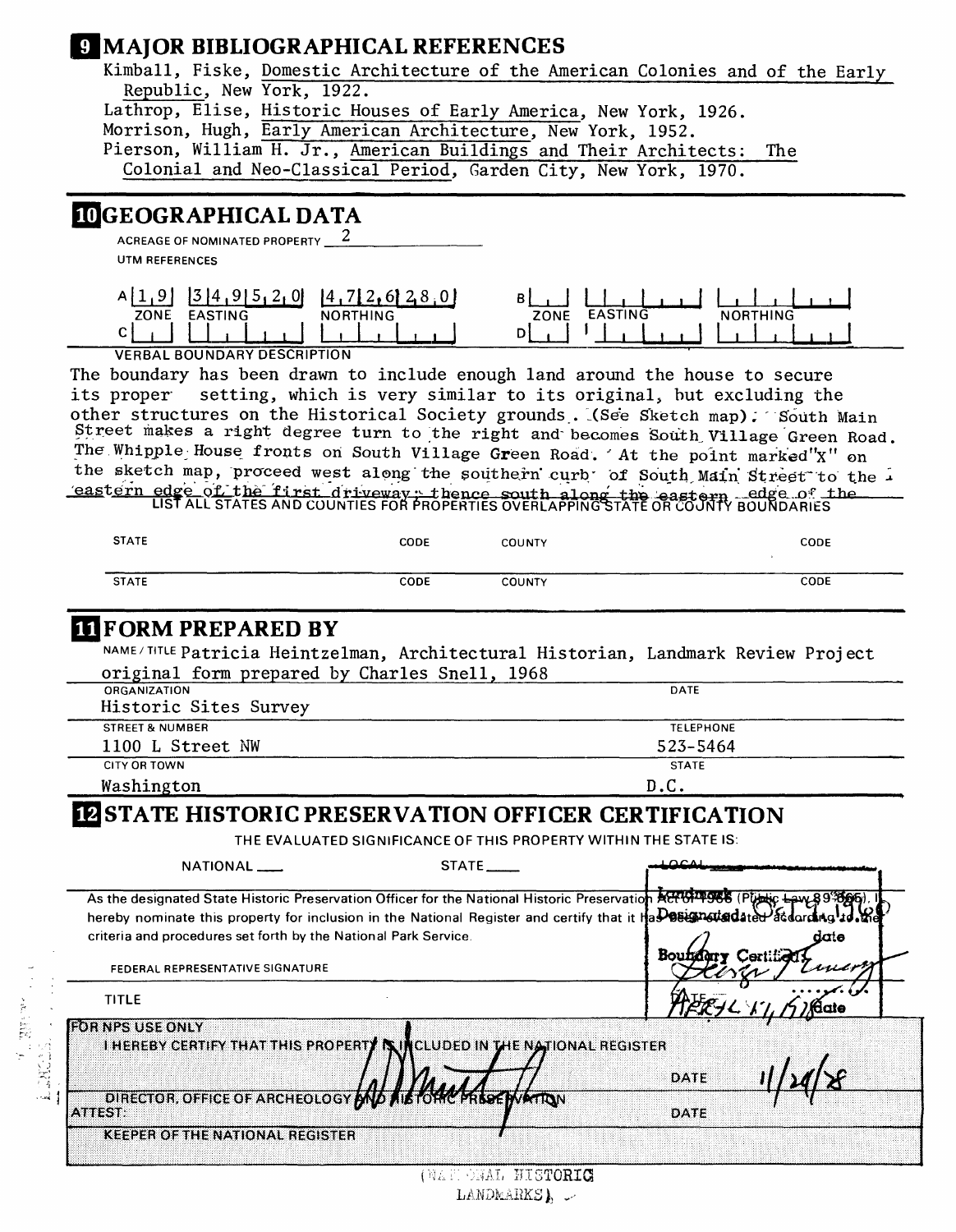FOR NPS USE ONLY

| <b>RECEIVED</b>      | $\sim$<br>14.14<br>. .<br>.,<br><b>Sales Adams</b><br>75 Y<br>14.10<br>6.A | - -<br>$\mathcal{L}^{\mathcal{A}}\left( \mathcal{A}\right) =\mathcal{L}^{\mathcal{A}}\left( \mathcal{A}\right) .$<br>53<br>and the<br>COL.<br>$\sim$ |
|----------------------|----------------------------------------------------------------------------|------------------------------------------------------------------------------------------------------------------------------------------------------|
| <b>IDATE ENTERED</b> |                                                                            |                                                                                                                                                      |

# **NATIONAL REGISTER OF HISTORIC PLACES INVENTORY -- NOMINATION FORM**

|                            | John Whipple House |                      |                   |  |
|----------------------------|--------------------|----------------------|-------------------|--|
| CONTINUATION SHEET History |                    | <b>ITEM NUMBER R</b> | PAGE <sub>2</sub> |  |

the trains presented a hazard. It now has a good location on the Ipswich Green on land donated by Richard Crane, the Chicago Plumbing fixtures magnate. He was a summer resident in the area and became interested in the preservation of the house. A small seventeenth century garden has been planted in front of the house which is operated as a house museum.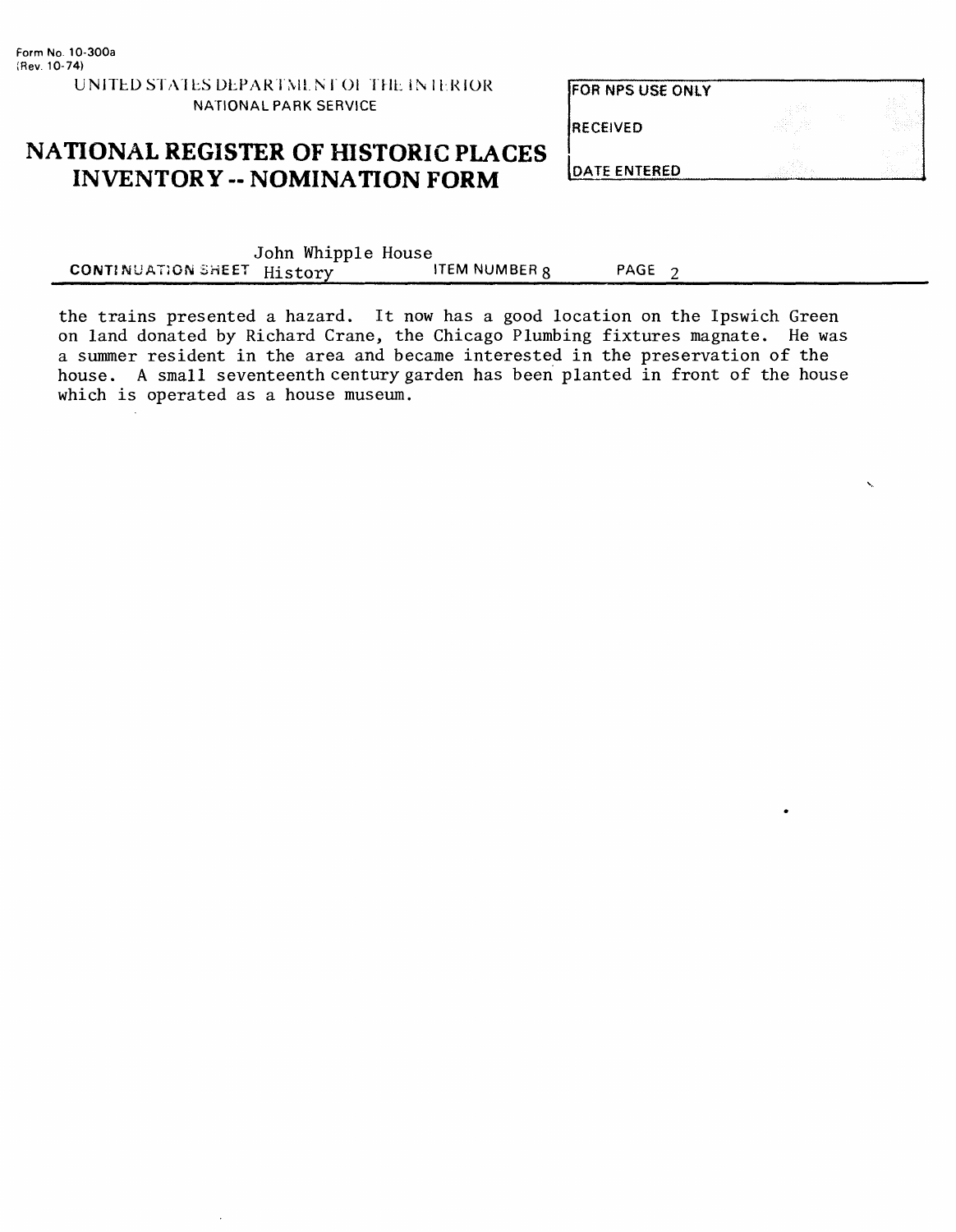# FOR NPS USE ONLY RECEIVED

## **NATIONAL REGISTER OF HISTORIC PLACES INVENTORY -- NOMINATION FORM**

**DATE ENTERED** 

John Whipple House<br>Bibliography ITEM NUMBER 9 **CONTINUATION SHEET Bibliography** ITEM NUMBER 9 PAGE 2

Waters, Thomas F., "The John Whipple House," Publications of the Ipswich Historical Society, No. 20, 1916.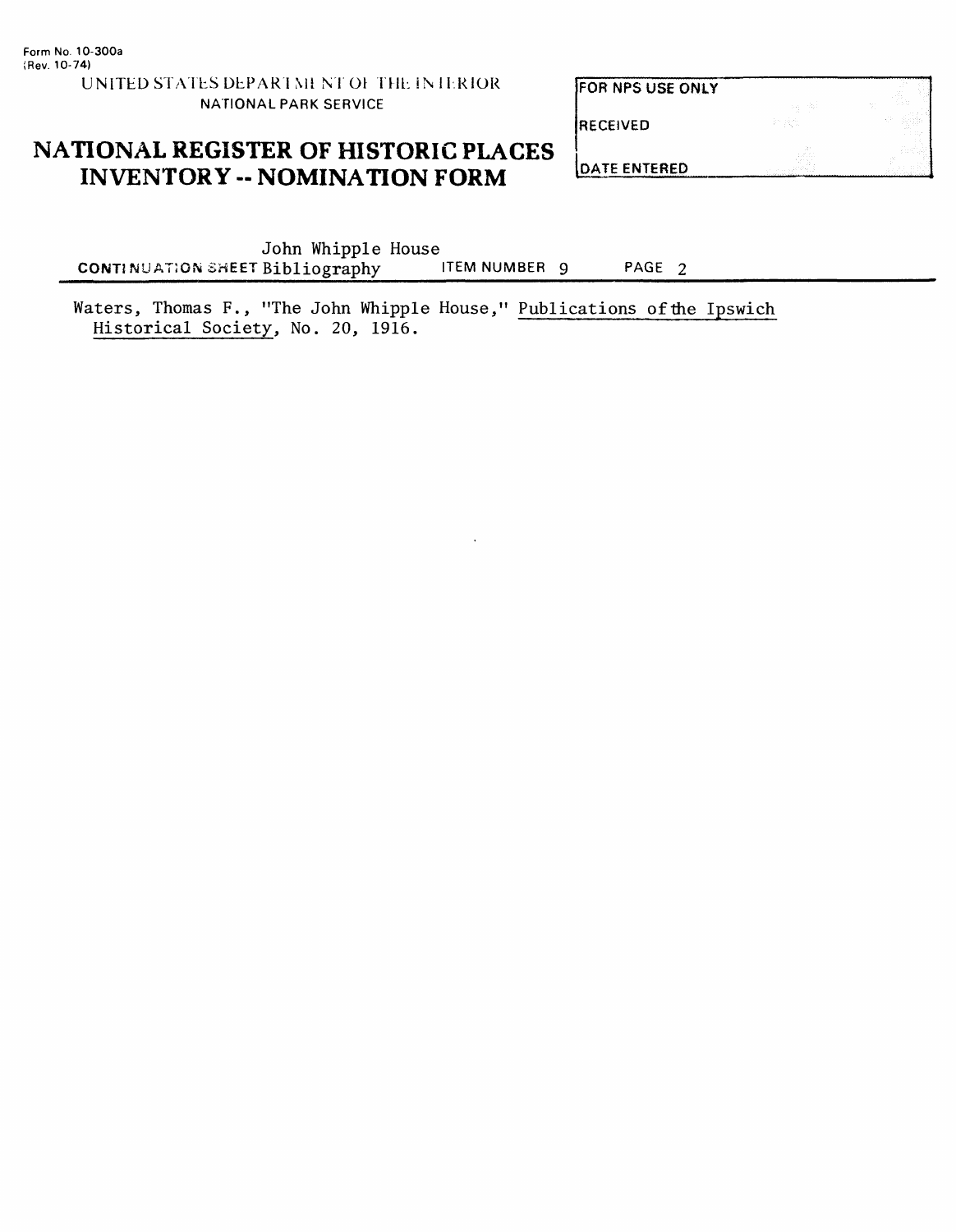**FOR NPS USE ONLY** 

RECEIVED

# **NATIONAL REGISTER OF HISTORIC PLACES INVENTORY -- NOMINATION FORM**

**DATE ENTERED** 

**CONTINUATION SHEET** ITEM NUMBER **10** PAGE

 $\overline{2}$ 

driveway to a row of hedges that form a yard area of about 50 feet south of the house; thence east along this row of hedges to the western curb of South Village Green Road; thence north along the western curb of South Village Green Road to the point of origin.